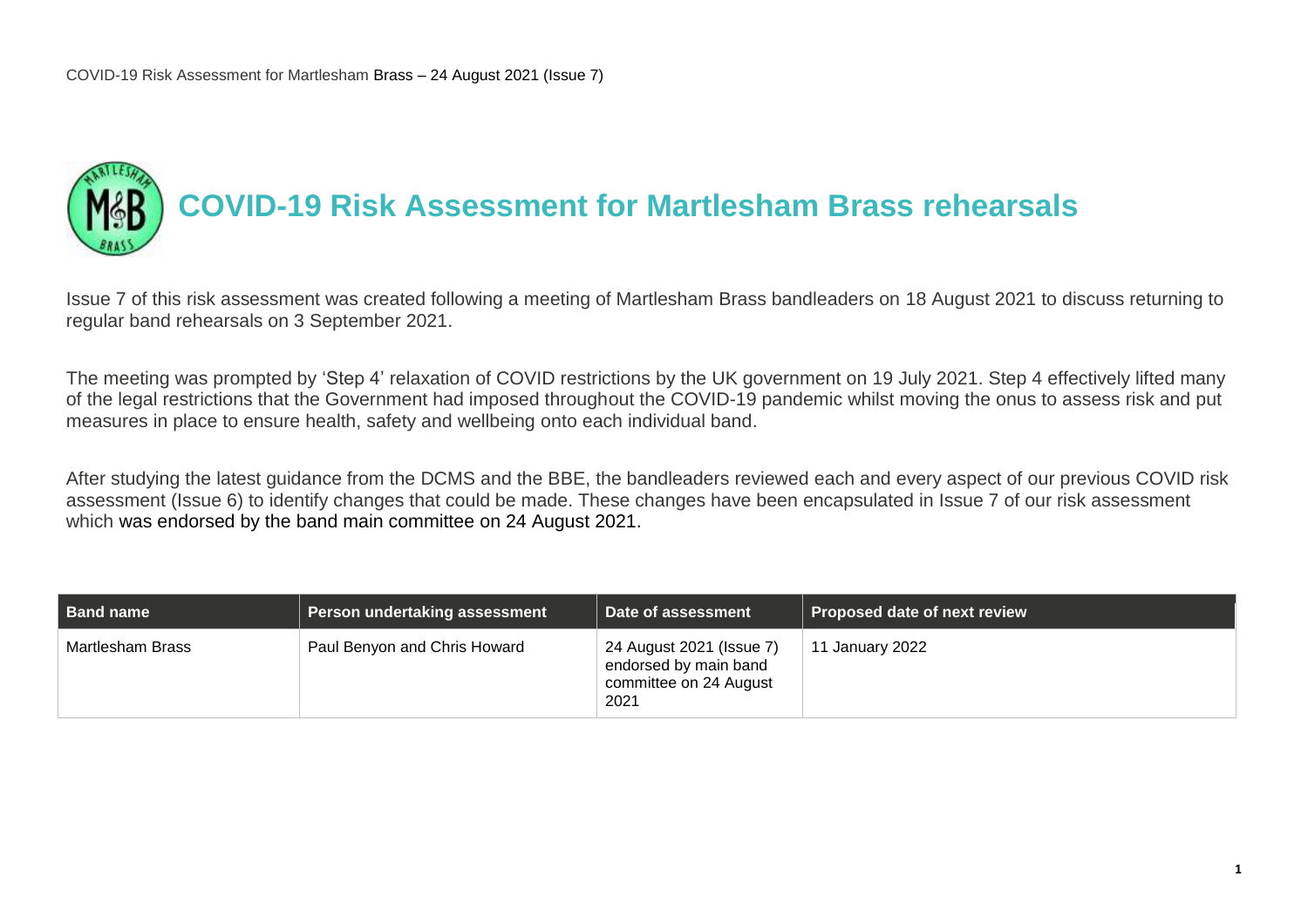# **Scope of activity, location and time**

| The key principles underpinning<br>this risk assessment are:                                                                                                                            | <b>Organisation</b>                                      | <b>Type of activity</b> | <b>Rehearsal date/time</b> |
|-----------------------------------------------------------------------------------------------------------------------------------------------------------------------------------------|----------------------------------------------------------|-------------------------|----------------------------|
| To take all reasonable measures based on the latest advice and<br>guidance to limit the risk of infection and transmission of Coronavirus<br>for all members of the band at rehearsals. | Martlesham Brass (registered charity<br>number 1100922)  | <b>Band rehearsals</b>  | Friday evenings            |
| To fulfil the expectations around the resumption of playing activities,<br>delivering face-to-face rehearsals ensuring that each rehearsal takes<br>place in a safe environment.        | Location(s)                                              |                         |                            |
| To comply with guidance issued by the UK government under<br>'Step 4' relaxation of COVID restrictions on 19 July 2021.                                                                 | St Michaels and All Angels Church,<br>Martlesham Heath   |                         |                            |
|                                                                                                                                                                                         | 1 <sup>st</sup> Martlesham Scout HQ.<br>Martlesham Heath |                         |                            |

# **Associated guidance**

#### **Latest government guidance:**

Working safely during coronavirus (COVID-19): guidance from Step 4 <https://www.gov.uk/guidance/working-safely-during-covid-19/events-and-attractions>

#### **Latest Brass Bands England guidance:**

<https://www.bbe.org.uk/what-we-do/covid-19-advice-guidance-and-resources>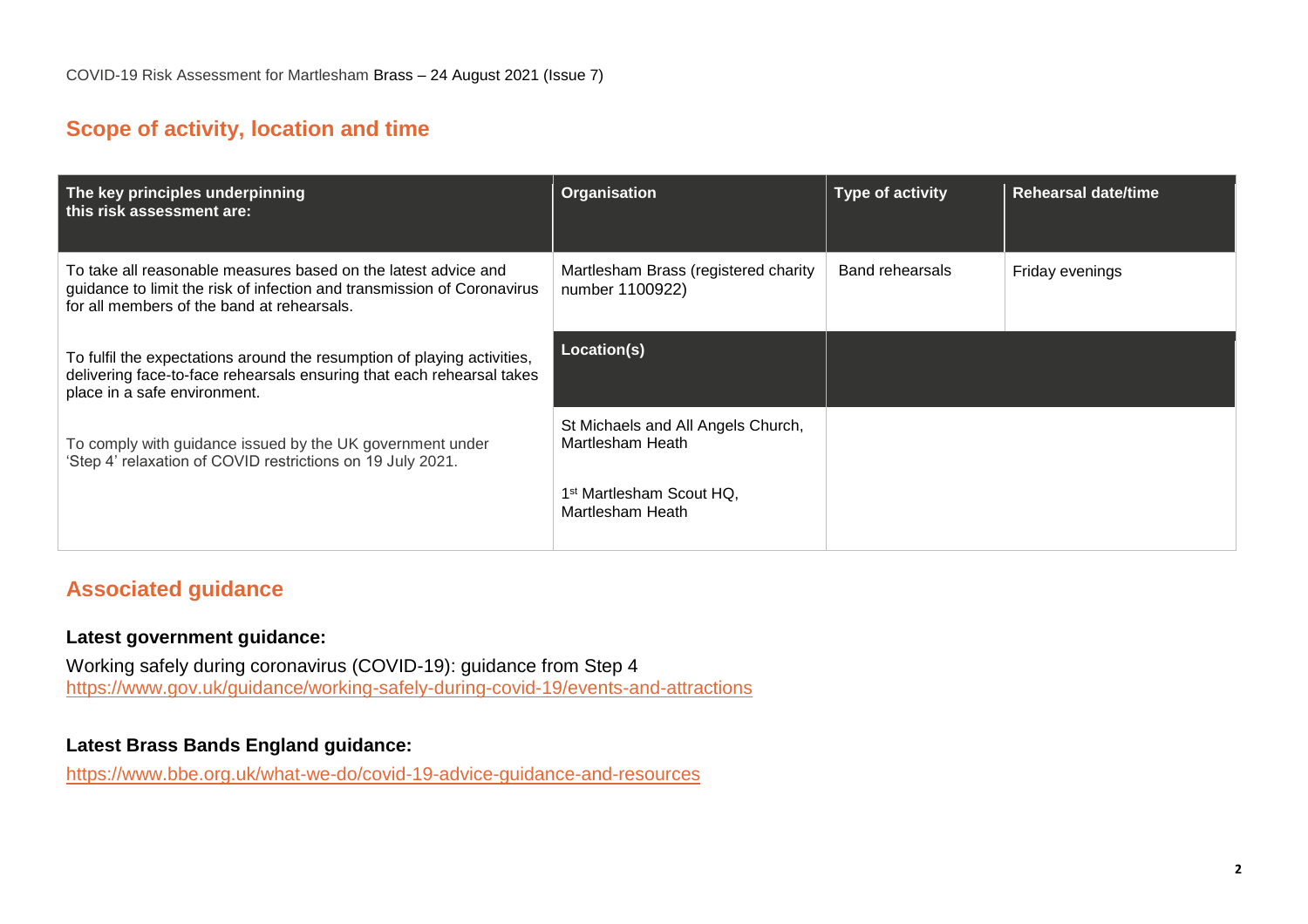| What are the hazards?                              | Who is at risk and<br>how would they be<br>harmed? (e.g. members,<br>public, contractors -<br>transmission of virus etc.)         | What is currently done to<br>reduce/control the risk?                                                                                                                                                                                                                                                                                                                                                                                                                                                                                                                                                                                                                                                                      | <b>Risk</b><br>level<br>(High,<br>Medium,<br>Low) | What more can be done<br>to reduce any risk?                                                                                                             | Action by whom and<br>by when?                                                                                    |  |  |  |
|----------------------------------------------------|-----------------------------------------------------------------------------------------------------------------------------------|----------------------------------------------------------------------------------------------------------------------------------------------------------------------------------------------------------------------------------------------------------------------------------------------------------------------------------------------------------------------------------------------------------------------------------------------------------------------------------------------------------------------------------------------------------------------------------------------------------------------------------------------------------------------------------------------------------------------------|---------------------------------------------------|----------------------------------------------------------------------------------------------------------------------------------------------------------|-------------------------------------------------------------------------------------------------------------------|--|--|--|
|                                                    | PLANNING AND PREPARATION OF THE REHEARSAL SPACE                                                                                   |                                                                                                                                                                                                                                                                                                                                                                                                                                                                                                                                                                                                                                                                                                                            |                                                   |                                                                                                                                                          |                                                                                                                   |  |  |  |
| <b>Attendees bring COVID-</b><br>19 into the venue | All in attendance -<br>transmission of virus                                                                                      | Band members who have symptoms of COVID-19 will<br>be asked NOT to attend band rehearsals, even if the<br>symptoms are mild. In such cases, band members<br>should self-isolate and take a PCR test as soon as<br>possible.<br>Band members should not attend rehearsals if they<br>have been told to self-isolate by NHS Test and Trace.                                                                                                                                                                                                                                                                                                                                                                                  | H                                                 | Bandleaders will remind<br>members at rehearsals.<br>during safety briefings,<br>and through other forms of<br>communication such as<br>band newsletters | <b>Bandleaders</b>                                                                                                |  |  |  |
| <b>Attendees bring COVID-</b><br>19 into the venue | All in attendance -<br>transmission of virus                                                                                      | At least one Rehearsal Steward will be on duty at<br>each rehearsal venue at the start and end of each<br>rehearsal session. Rehearsal Stewards will be<br>advised to wear face coverings at all times.<br>Rehearsal Stewards will record the names of<br>attendees on an Attendance Sheet which will be kept<br>for 28 days by the Membership Secretary who also<br>holds contact numbers for each band member.<br>If someone develops symptoms at or after a<br>rehearsal, the Attendance Sheets should allow the<br>band to identify close contacts and report to the local<br>health team for further instruction.<br>Rehearsal Stewards will be present at the end of<br>each rehearsal to facilitate safe departure. | H                                                 |                                                                                                                                                          | <b>Rehearsal Stewards</b><br><b>Rehearsal Steward</b><br><b>Membership Secretary</b><br><b>Rehearsal Stewards</b> |  |  |  |
| <b>Risks to more</b><br>vulnerable members         | Those with weakened<br>immune systems or<br>health risks or caring<br>for those with increased<br>risk - transmission of<br>virus | Members will be made aware that attendance is not<br>compulsory to prevent inadvertently pressuring<br>members who, for their own reasons, would be best<br>not attending.                                                                                                                                                                                                                                                                                                                                                                                                                                                                                                                                                 | M/H                                               | Invitations sent to members<br>inviting them to attend will<br>be written sensitively with<br>this in mind                                               | Bandleaders and band<br>committee                                                                                 |  |  |  |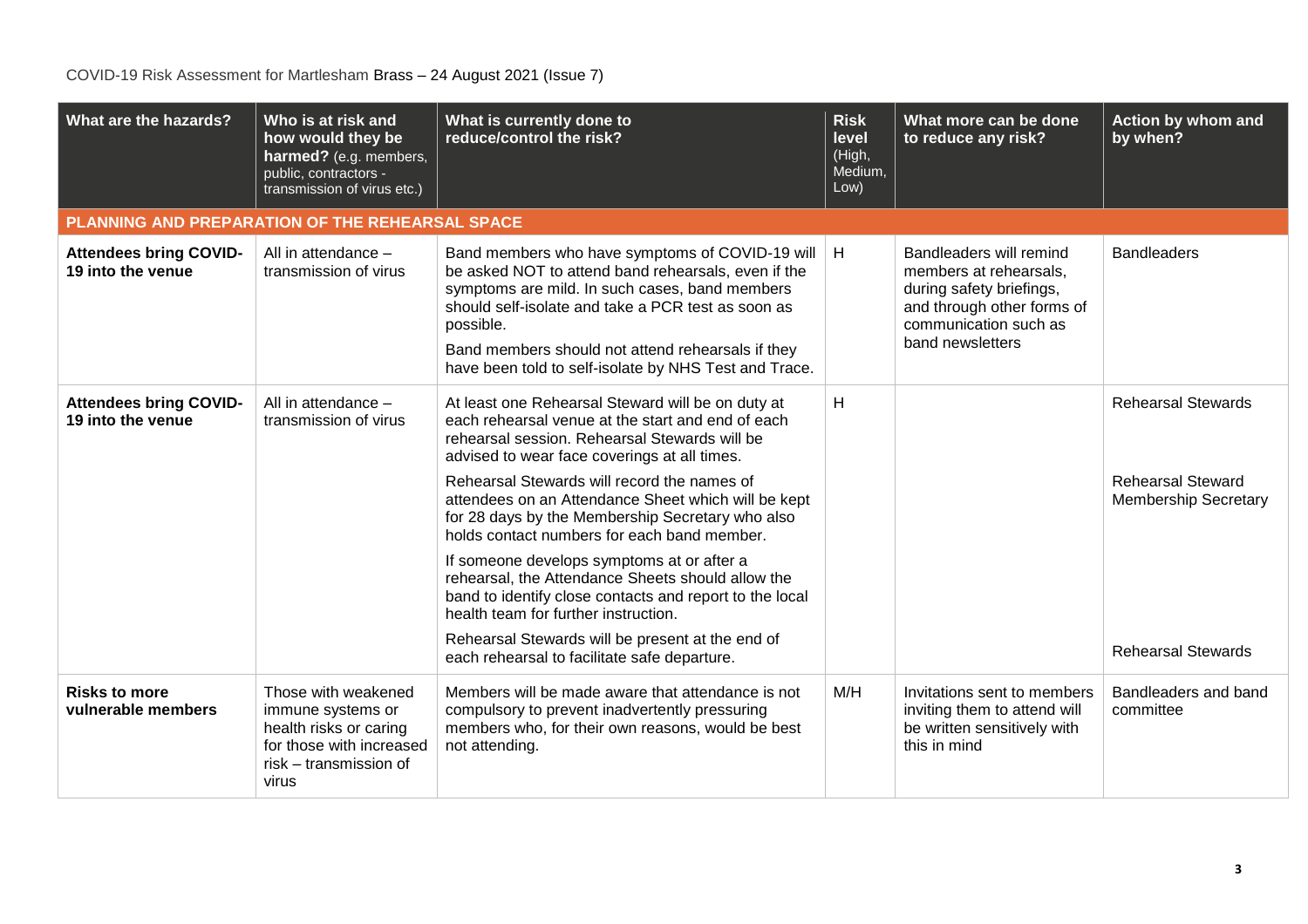**What are the hazards? Who is at risk and how would they be harmed?** (e.g. members, public, contractors transmission of virus etc.) **What is currently done to reduce/control the risk? Risk level**  (High, Medium, Low) **What more can be done to reduce any risk? Action by whom and by when? Close proximity** All in attendance – transmission of virus Rehearsal spaces will be checked to ensure that adequate social distancing can be maintained. M Bandleaders **Playing facing each towards other members increases transmission risk** All in attendance – transmission of virus Use side-to-side positioning (rather than face-to-face) whenever possible. L Bandleaders **Transmission of COVID-19 via contact with surfaces** Persons tidying up – transmission of virus In addition to their instrument, all band members bring their own stand, a towel (or similar) into which they can absorb the water (condensate) from their own instrument and a suitable waterproof bag into which the towel may be kept. L Checklist sent to all members in advance: • Instrument • Stand • Towel and waterproof bag • Hand sanitiser • Face covering • Bell coverings • Music **Bandleaders** Playing Members **Transmission of COVID-19 as aerosols in enclosed spaces** All in attendance – transmission of virus All attendees will be asked to wear face coverings (unless medically exempt) when moving around the rehearsal venue M All **Transmission of COVID-19 via contact with surfaces** All in attendance – transmission of virus Chairs will be wiped with anti-bacterial wipes prior to members arriving in accordance with venue hire conditions L Bandleader leading rehearsal, Rehearsal Stewards **Transmission of COVID-19 via contact with surfaces** All in attendance – transmission of virus Easily cleanable chairs will be used to reduce risk.in accordance with venue hire conditions L Bandleader leading rehearsal, Rehearsal Stewards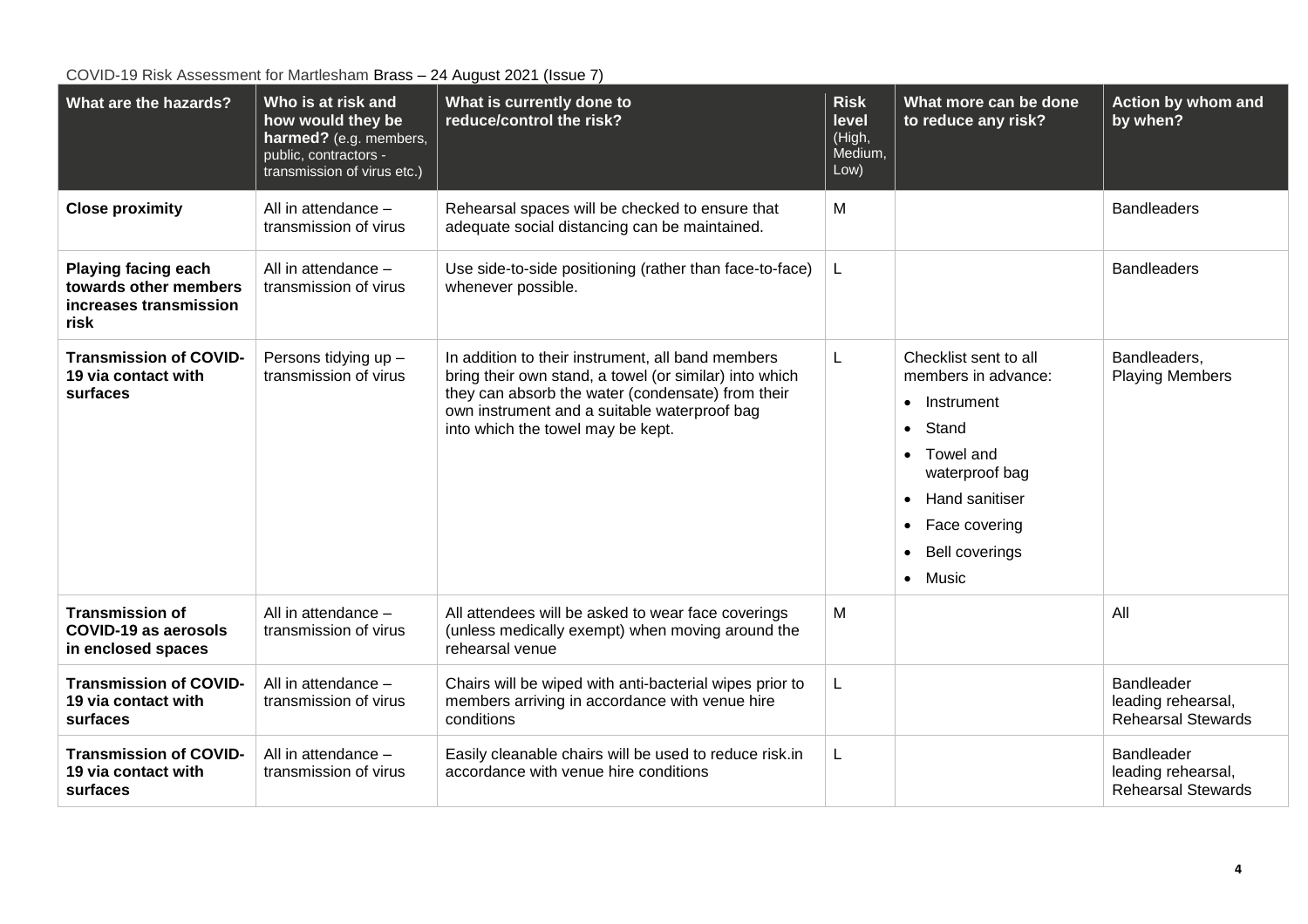| What are the hazards?                                                                                                          | Who is at risk and<br>how would they be<br>harmed? (e.g. members,<br>public, contractors -<br>transmission of virus etc.) | What is currently done to<br>reduce/control the risk?                                                                                                                             | <b>Risk</b><br>level<br>(High,<br>Medium,<br>Low) | What more can be done<br>to reduce any risk?                                                                                                                                                                                                                                                                 | Action by whom and<br>by when?                                |
|--------------------------------------------------------------------------------------------------------------------------------|---------------------------------------------------------------------------------------------------------------------------|-----------------------------------------------------------------------------------------------------------------------------------------------------------------------------------|---------------------------------------------------|--------------------------------------------------------------------------------------------------------------------------------------------------------------------------------------------------------------------------------------------------------------------------------------------------------------|---------------------------------------------------------------|
| <b>Transmission of COVID-</b><br>19 via contact with<br>surfaces                                                               | All in attendance -<br>transmission of virus                                                                              | Bandleaders will be encouraged to place sheet music<br>on chairs before a rehearsal starts to reduce the need<br>to move amongst the players during a rehearsal                   | L                                                 |                                                                                                                                                                                                                                                                                                              | <b>Bandleader</b><br>leading rehearsal                        |
| <b>Transmission of</b><br><b>COVID-19 as aerosols</b><br>in enclosed spaces<br>which increases with<br>time in enclosed spaces | All in attendance -<br>transmission of virus                                                                              | Bandleaders and Stewards will ensure that the<br>rehearsal space is adequately ventilated at all times<br>through the use of mechanical systems and opening<br>windows and doors. | M                                                 | Patio doors will be kept<br>open as appropriate<br>If rehearsal takes place in<br>the church, the wooden<br>partition between church<br>and sanctuary areas will be<br>kept open.<br>Other internal doors will be<br>kept open if appropriate.<br>Central ceiling fans will be<br>kept off during rehearsals | Bandleader<br>leading rehearsal,<br><b>Rehearsal Stewards</b> |
| <b>Transmission of</b><br>COVID-19 as aerosols<br>in enclosed spaces                                                           | All in attendance -<br>transmission of virus                                                                              | Performers will be asked to attend rehearsals only<br>when required for their part                                                                                                | L                                                 |                                                                                                                                                                                                                                                                                                              | <b>Bandleaders</b>                                            |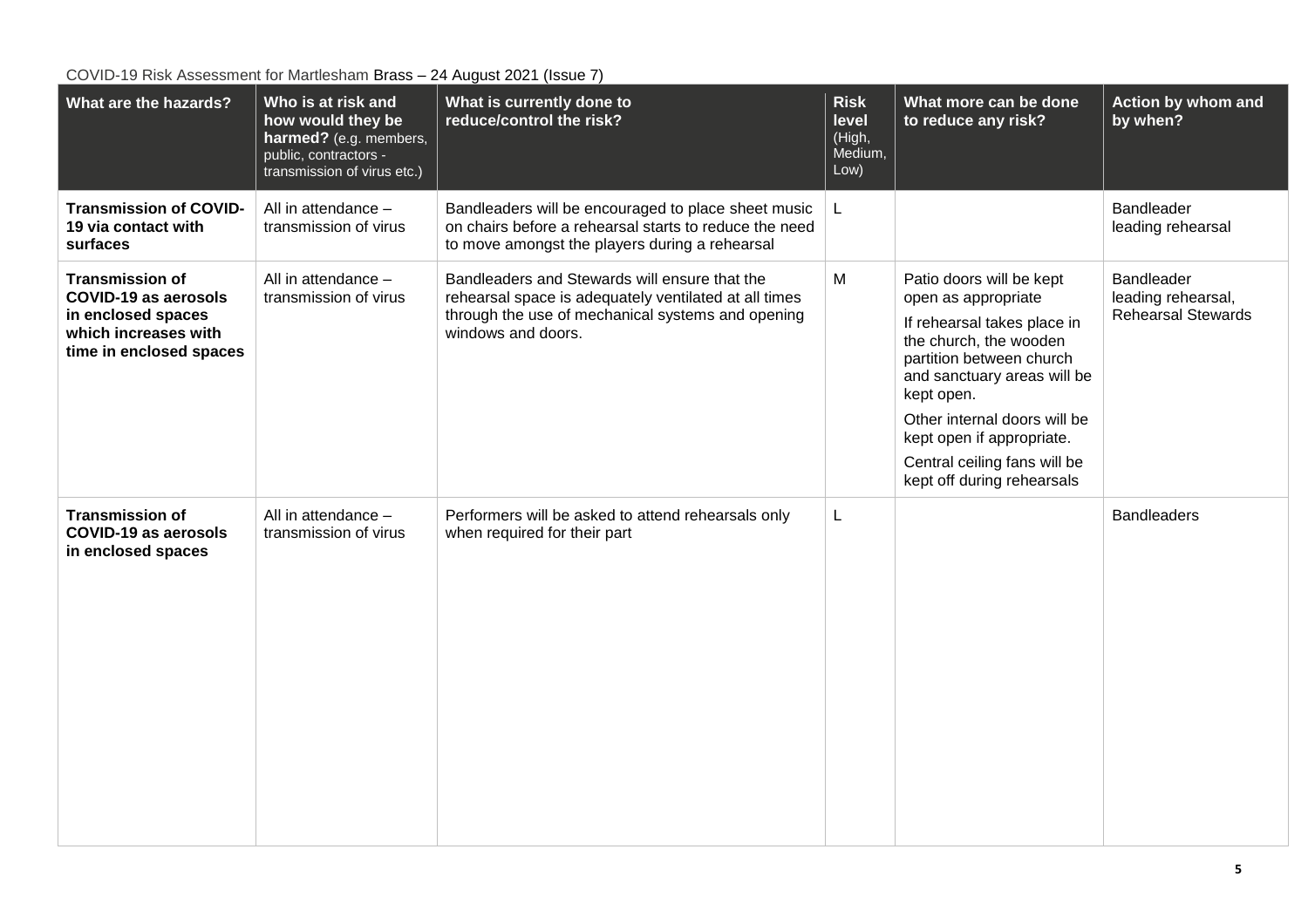| What are the hazards?                                                                                   | Who is at risk and<br>how would they be<br>harmed? (e.g. members,<br>public, contractors -<br>transmission of virus etc.) | What is currently done to<br>reduce/control the risk?                                                                                                                                                                 | <b>Risk</b><br>level<br>(High,<br>Medium,<br>Low) | What more can be done<br>to reduce any risk?                                                                                | Action by whom and<br>by when?                                                                              |  |
|---------------------------------------------------------------------------------------------------------|---------------------------------------------------------------------------------------------------------------------------|-----------------------------------------------------------------------------------------------------------------------------------------------------------------------------------------------------------------------|---------------------------------------------------|-----------------------------------------------------------------------------------------------------------------------------|-------------------------------------------------------------------------------------------------------------|--|
| <b>ARRIVAL OF MEMBERS AT VENUE</b>                                                                      |                                                                                                                           |                                                                                                                                                                                                                       |                                                   |                                                                                                                             |                                                                                                             |  |
| <b>Transmission between</b><br>members through close<br>proximity and<br>congregating before<br>arrival | All in attendance -<br>transmission of virus                                                                              | Members should arrive separately and,<br>after having their attendance recorded, move directly<br>to their seats, maintaining social distancing and<br>avoiding congregating at the entrance.                         | L/M                                               | A Bandleader, Assistant<br>bandleader or Rehearsal<br>Steward will show players<br>to their seats.                          | Bandleader<br>leading rehearsal,<br>Rehearsal Stewards,<br>Assistant bandleaders                            |  |
|                                                                                                         |                                                                                                                           |                                                                                                                                                                                                                       |                                                   | Parents will not be<br>permitted accompany<br>children into the rehearsal<br>venue                                          | <b>Rehearsal Stewards</b>                                                                                   |  |
| <b>Transmission on</b><br>surfaces between<br>members                                                   | All in attendance -<br>transmission of virus                                                                              | Before arriving at the venue, members should<br>sanitise their hands before entering. Hand sanitiser<br>will be made available at the venue. Members will be<br>reminded to carry hand sanitiser in instrument cases. | L                                                 |                                                                                                                             | Playing Members,<br>Bandleader<br>leading rehearsal,<br><b>Rehearsal Stewards</b>                           |  |
| <b>Transmission in</b><br>aerosols between<br>members                                                   | All in attendance -<br>transmission of virus                                                                              | Attendees will be asked to wear face coverings upon<br>arrival at the venue and only remove them when in<br>position ready to play.                                                                                   | L                                                 | Rehearsal Stewards will<br>check members on entry.<br>The bandleader and<br>assistants will check<br>members at other times | Rehearsal Stewards,<br>Bandleader<br>leading rehearsal,<br>Assistant bandleaders,<br><b>Playing Members</b> |  |
| <b>Members forget about</b><br>safety measures over<br>time, allowing<br>transmission                   | All in attendance -<br>transmission of virus                                                                              | A short safety briefing, reminding players of protocols<br>and procedures, will be undertaken regularly.<br>Advice will be given regarding the importance of hand<br>washing and good respiratory hygiene             | L                                                 |                                                                                                                             | Bandleader<br>leading rehearsal                                                                             |  |
| <b>Transmission from</b><br>surfaces<br><b>/other band members</b>                                      | All in attendance -<br>transmission of virus                                                                              | Limit the duration of social interaction before<br>rehearsals.                                                                                                                                                        | M                                                 | Wipes and hand sanitiser<br>will be available at the<br>rehearsal venue                                                     | Bandleader<br>leading rehearsal,<br>Assistant Bandleaders,<br>Rehearsal Stewards,<br><b>Playing Members</b> |  |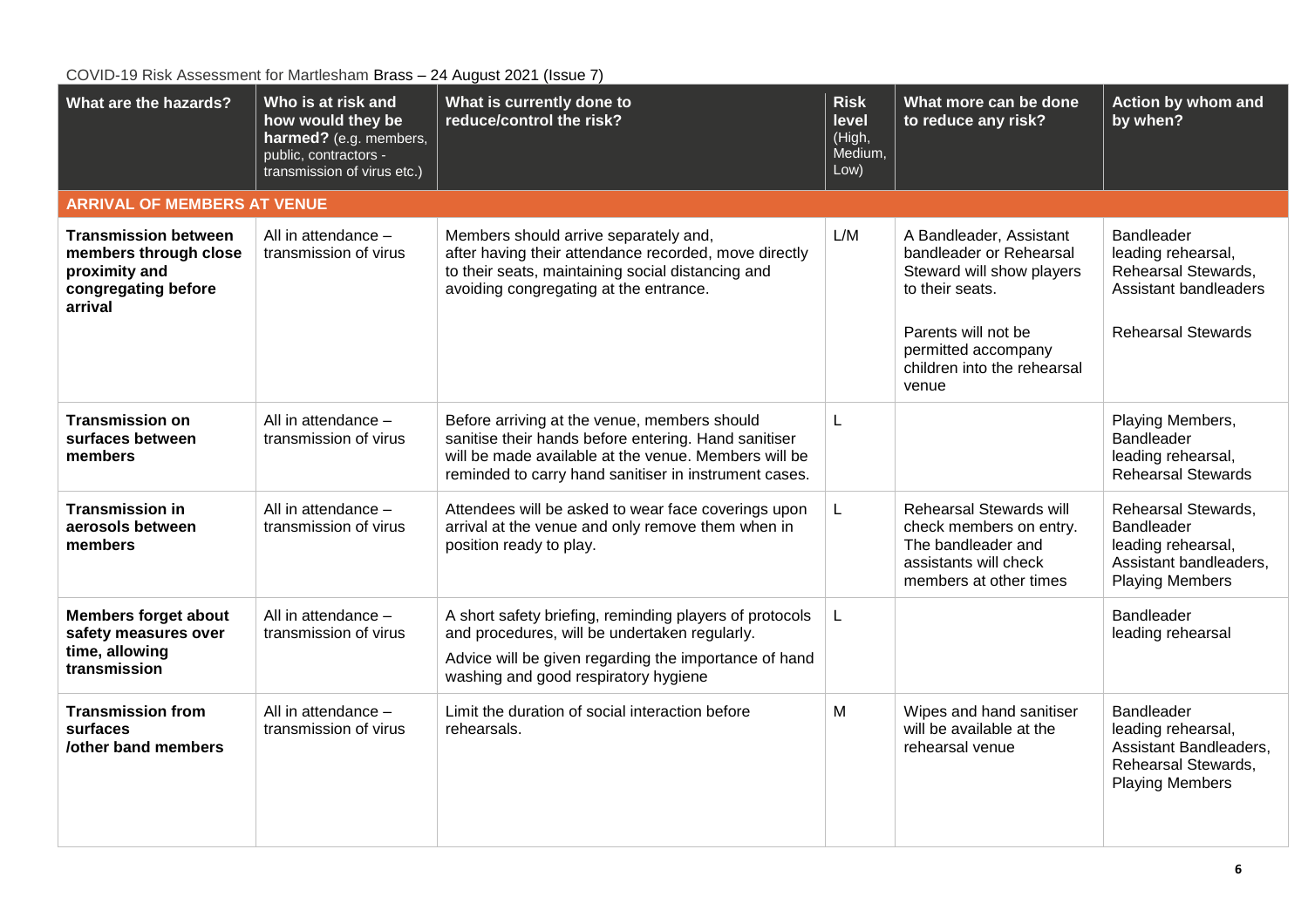| What are the hazards?                                                                                                      | Who is at risk and<br>how would they be<br>harmed? (e.g. members,<br>public, contractors -<br>transmission of virus etc.) | $= 1, 1, \ldots$<br>What is currently done to<br>reduce/control the risk?                                                                                                                                                                                                                                                                                                          | <b>Risk</b><br>level<br>(High,<br>Medium,<br>Low) | What more can be done<br>to reduce any risk?                                                                       | Action by whom and<br>by when?                                  |
|----------------------------------------------------------------------------------------------------------------------------|---------------------------------------------------------------------------------------------------------------------------|------------------------------------------------------------------------------------------------------------------------------------------------------------------------------------------------------------------------------------------------------------------------------------------------------------------------------------------------------------------------------------|---------------------------------------------------|--------------------------------------------------------------------------------------------------------------------|-----------------------------------------------------------------|
| <b>DURING REHEARSAL</b>                                                                                                    |                                                                                                                           |                                                                                                                                                                                                                                                                                                                                                                                    |                                                   |                                                                                                                    |                                                                 |
| <b>Transmission through</b><br>aerosols and touching<br>shared surfaces<br>increases with length<br>of time spent together | All in attendance -<br>transmission of virus                                                                              | Limit the duration of social interaction during<br>rehearsals.                                                                                                                                                                                                                                                                                                                     | M                                                 | Players will be asked to<br>stay in their seats during<br>rehearsals unless they<br>need to go to the toilet.      | Bandleader<br>leading rehearsal                                 |
| <b>Aerosol transmission</b><br>increasing with time<br>through accumulation                                                | All in attendance -<br>transmission of virus                                                                              | If multiple rehearsal sessions are held in a venue on<br>a single evening, rehearsal timings will include breaks<br>to allow the building to be adequately ventilated                                                                                                                                                                                                              | L/M                                               | Doors will be opened and<br>chairs and other surfaces<br>cleaned as required during<br>building ventilation breaks | Bandleaders,<br>Band Committee,<br><b>Rehearsal Stewards</b>    |
| <b>Transmission on</b><br>surfaces between<br>members                                                                      | All in attendance -<br>transmission of virus                                                                              | Equipment sharing will be discouraged.<br>Percussionists will be asked to adopt good hand<br>hygiene if they decide to share equipment such as<br>sticks and mallets.                                                                                                                                                                                                              | L                                                 |                                                                                                                    | <b>Bandleader</b><br>leading rehearsal,<br>Percussionists       |
| <b>Transmission through</b><br>aerosols while playing                                                                      | All in attendance -<br>transmission of virus                                                                              | Use side-to-side positioning (rather than face-to-face)<br>whenever possible.                                                                                                                                                                                                                                                                                                      | L                                                 |                                                                                                                    | Bandleader<br>leading rehearsal                                 |
| <b>Transmission through</b><br>aerosols while playing                                                                      | All in attendance with<br>particular risk to<br>bandleaders-<br>transmission of virus                                     | Whilst not conducting, the Bandleader leading the<br>rehearsal will wear a face covering to safely cover<br>both nose and mouth. When conducting, they may<br>remove their face covering to aid communication<br>whilst ensuring that they maintain adequate social<br>distance between themselves and those facing them.<br>Assistant bandleaders will wear face coverings at all | L/M                                               |                                                                                                                    | <b>Bandleader</b><br>leading rehearsal<br>Assistant bandleaders |
|                                                                                                                            |                                                                                                                           | times. They should keep contact with players to an<br>absolute minimum and stay socially distanced from<br>others when not providing assistance. Face-to-face<br>contact with players will be avoided.                                                                                                                                                                             |                                                   |                                                                                                                    |                                                                 |
| <b>Transmission through</b><br>aerosols while playing                                                                      | All in attendance -<br>transmission of virus                                                                              | Bell coverings will be used in rehearsal to reduce<br>aerosol transmission risk.                                                                                                                                                                                                                                                                                                   | L                                                 | Players will be advised to<br>wash the bell covers<br>between rehearsals                                           | Bandleader<br>leading rehearsal,<br><b>Playing Members</b>      |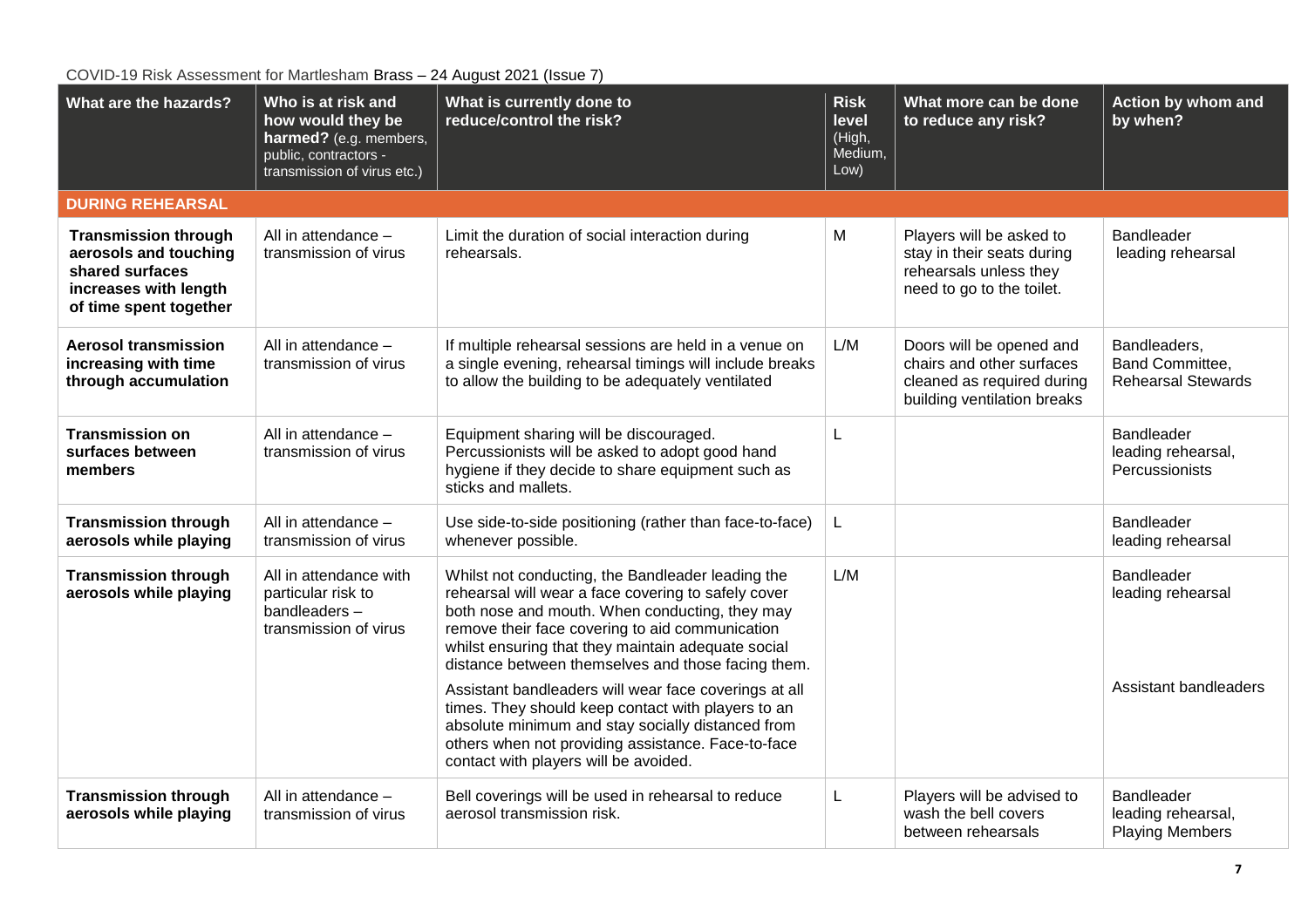| What are the hazards?                                                      | Who is at risk and<br>how would they be<br>harmed? (e.g. members,<br>public, contractors -<br>transmission of virus etc.) | What is currently done to<br>reduce/control the risk?                                                                                                                                                                                 | <b>Risk</b><br>level<br>(High,<br>Medium,<br>Low) | What more can be done<br>to reduce any risk?                                                                | Action by whom and<br>by when?                                       |
|----------------------------------------------------------------------------|---------------------------------------------------------------------------------------------------------------------------|---------------------------------------------------------------------------------------------------------------------------------------------------------------------------------------------------------------------------------------|---------------------------------------------------|-------------------------------------------------------------------------------------------------------------|----------------------------------------------------------------------|
| <b>Transmission through</b><br>aerosols and droplets<br>while playing      | All in attendance -<br>transmission of virus                                                                              | Any discharge of condensate (water) from an<br>instrument must be made entirely into the towel that<br>the individual player has brought, then stored in the<br>bag which they use to carry the towel.                                | L/M                                               | Players should not place<br>towels directly on the floor                                                    | <b>Bandleader</b><br>leading rehearsal,<br><b>Playing Members</b>    |
| <b>Transmission between</b><br>members on surfaces                         | All in attendance -<br>transmission of virus                                                                              | Refreshments will not be provided. Participants will<br>be allowed to bring a drink if they wish.                                                                                                                                     | L                                                 |                                                                                                             | <b>Bandleader</b><br>leading rehearsal,<br><b>Playing Members</b>    |
| <b>Transmission between</b><br>members on surfaces                         | All in attendance -<br>transmission of virus                                                                              | Assistant bandleaders may provide assistance to<br>repair an instrument during a rehearsal. They will<br>wash their hands both beforehand and afterwards to<br>prevent potential transmission of the virus via<br>instrument surfaces | L                                                 |                                                                                                             | Assistant bandleaders                                                |
| <b>PACKING AWAY</b>                                                        |                                                                                                                           |                                                                                                                                                                                                                                       |                                                   |                                                                                                             |                                                                      |
|                                                                            |                                                                                                                           |                                                                                                                                                                                                                                       |                                                   |                                                                                                             |                                                                      |
| <b>Transmission if</b><br>members are in close<br>proximity                | All in attendance -<br>transmission of virus                                                                              | Members should pack their own bags and cases as<br>promptly as possible, respecting social distancing<br>policies.                                                                                                                    | L                                                 | <b>Bandleader leading</b><br>rehearsal will ask players to<br>pack away quickly and<br>leave venue promptly | <b>Bandleader</b><br>leading rehearsal,<br><b>Playing Members</b>    |
| <b>Transmission between</b><br>members and other<br>room users on surfaces | All in attendance -<br>transmission of virus                                                                              | Chairs will be wiped with anti-bacterial wipes once the<br>area is clear of members in accordance with venue<br>hire conditions                                                                                                       | L                                                 |                                                                                                             | <b>Bandleader</b><br>leading rehearsal,<br><b>Rehearsal Stewards</b> |
| <b>Contamination of</b><br>equipment following<br>rehearsal                | All in attendance -<br>transmission of virus                                                                              | Designated Members should help pack away and<br>return chairs once the area is clear of members                                                                                                                                       | L/M                                               | Bandleader leading<br>rehearsal will select<br><b>Designated Members</b><br>during rehearsal                | <b>Bandleader</b><br>leading rehearsal,<br><b>Designated Members</b> |